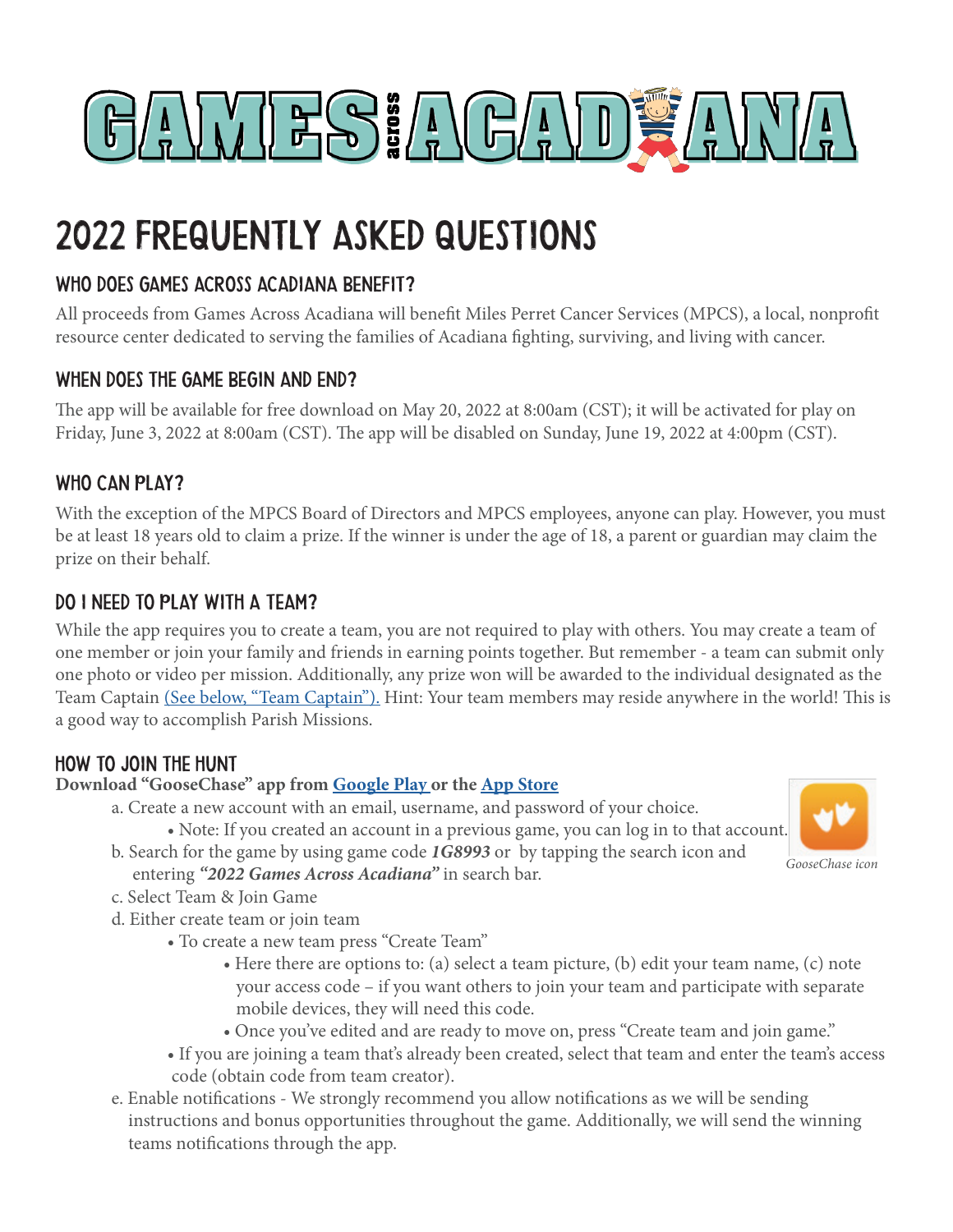#### How DO I Play?

The hunt consists of approximately 65 "missions." Each mission has a certain point value. The goal of the scavenger hunt is to perform missions so as to accumulate the number of points required to "earn" entries into the prize drawing. A team may earn more than one entry. Theoretically, if all missions are performed (excluding bonus points or bonus entries) a team can earn up to 5 entries.

The hunt begins on Friday, June 3, 2022 at 8:00am (CST). Upon entering the hunt, you will see a listing of available missions with their point values. You may select any mission you are interested in; missions need not be performed in the order listed. To complete a mission, select it from the list and press the "Snap Evidence" button. The app will request access to your camera or microphone – press "OK." Once you perform the task associated with the mission, you must submit the evidence (photo, video, or text) as indicated. **All photo and video evidence must be captured through the GooseChase application. You cannot upload any photos or videos from your camera roll or capture photos of photographs or computer screens unless otherwise indicated in the mission.** Your submission will be forwarded automatically to the Mission Judges and points will be awarded.

Make sure you are completing missions accurately (e.g. "take a picture with a zebra" means take a picture with a real zebra, not next to a zebra on a computer screen). The Mission Judges will review all entries for completion and accuracy. Mission Masters will contact you with any issues; if points are deducted, they will explain the deduction and offer suggestions for a successful resubmission.

#### Team Captain

While missions may be performed in any order, we suggest that your first mission be "Who's the Captain?" (500 points). This mission calls for the designation of a team captain. Whether you are a team of one or are playing with friends and family, **ALL TEAMS MUST DESIGNATE A TEAM CAPTAIN**. Simply press the "Enter Evidence" button, type the first and last name of the team captain, and click on "Submit." While the name will be visible to you and your team members, it will NOT be visible to the public in the activity feed. Make sure the captain has a photo ID; they will need to present it in order to claim a prize.

#### How many points do I need to earn entries into the drawing?

An entry will be awarded for each 10,000 points earned. No partial entries are awarded. There will be no rounding up.

- $\cdot$  10,000 points = 1 entry into drawing
- 20,000 points = 2 entries into drawing
- 30,000 points = 3 entries into drawing
- $\cdot$  40,000 points = 4 entries into drawing

Note: the entry is assigned to the team captain (see above, "Team Captain"); team members do not receive individual entries.

Once the hunt has ended, all entries will be entered into a database and assigned an individualized random ticket number. Entry tickets with team captain's name, team name, and assigned ticket number(s) will then be printed and placed in a raffle hopper along with the purchased entries.

#### PRIze drawing

Fifty-one (51) prizes will be awarded. Each prize is valued at over \$50. Prizes include:

- Grand Prize \$10,000
- 16 tech/electronics prizes
- Gift cards from local businesses and restaurants

A full listing of prizes will be available on the MPCS website. All winning tickets associated with the first 50 prizes awarded will be placed back into the hopper for the drawings for the Grand Prize.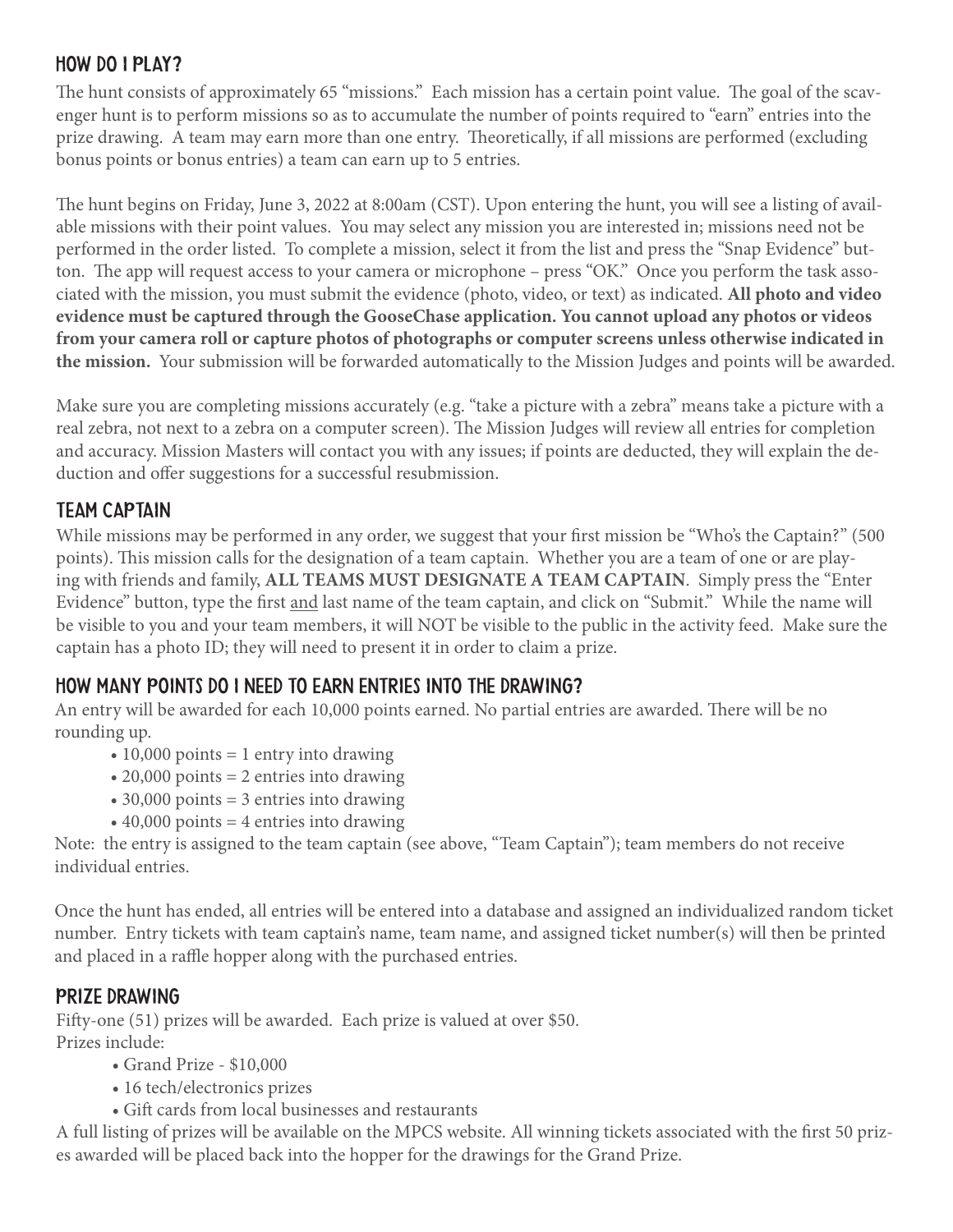Drawing will take place on Saturday, June 25; it will be broadcast live on the MPCS Facebook page, beginning at 10:00am (CST). You need not be present to win. Winners will be contacted via phone, mail, email, and/or the app.

# Will my submissions **(**photos, videos, texts**)** become public?

Unless otherwise stated (i.e. "Who's the Captain?" mission), all submissions (photos, videos, text) are posted in real time to the app activity feed. Thus, they are visible to every person participating in the game. **DO NOT SUBMIT PERSONAL INFORMATION** you consider private (INCLUDING, BUT NOT LIMITED TO, YOUR IDENTITY OR HOME ADDRESS). Additionally, participation in the game serves as acceptance of the Terms of Use and consent to the promotional use of said photos, videos or texts without compensation or any additional consent. Participants release and waive any claims and demands against MPCS arising from its use of his/her name, image, or likeness.

## Can I submit a video of any length?

No. Videos must be captured through the app (GooseChase) and can only be up to 30 seconds long. If a video mission takes longer than 30 seconds to complete, don't stress. Try to capture yourself finishing the mission as proof of completion. Don't forget to put all required details in the captions.

# Can I comment on my photo/video evidence?

Before submitting your evidence, you have the option (and in some missions, the requirement) to caption your photo or video. You also have the option to revise your caption after submission. In the Mission tab, move over to your "Completed" column. Press the three dots (. . .) on the right side of your submission. Press "Edit Caption."

# Can I comment on photo/video evidence of others?

You cannot comment on photo/video evidence of others. However, you may "like" other submissions by pressing the thumbs up symbol associated with those submissions.

## Can I revise my photo/video evidence after submission?

Yes. In the Mission tab, move over to your "Completed" column. Select the mission you would like to revise, and press "Retake Evidence."

# WHAT HAPPENS IF I GO TO SUBMIT A PICTURE OR VIDEO AND THE SCREEN IS BLACK?

Unfortunately, this is an application error. The best thing to do is close out the application and try again. If this happens after you take your picture or video, your evidence may be lost and you will have to try again before the mission is considered complete.

# How do I know how I am doing in comparison to others?

Using the navigation tabs at the bottom of your screen, you can keep track of how you are doing via the activity feed and the leaderboard. Both tabs are updated in real time.

## How do I retrieve messages from the Mission Masters?

Periodically, the Mission Masters will send you messages. They will arrive via "notifications" and may be retrieved within the app with the "bell" icon on the navigation tab.

# WHAT IF I HAVE A QUESTION ABOUT A MISSION?

Game questions may be submitted via email to huntacadiana@gmail.com. Mission Masters will monitor the email and respond as soon as possible. Additionally, MPCS staff members will be available on each Saturday during the game, from 10am to 2pm in the MPCS lobby, to answer any questions you may have.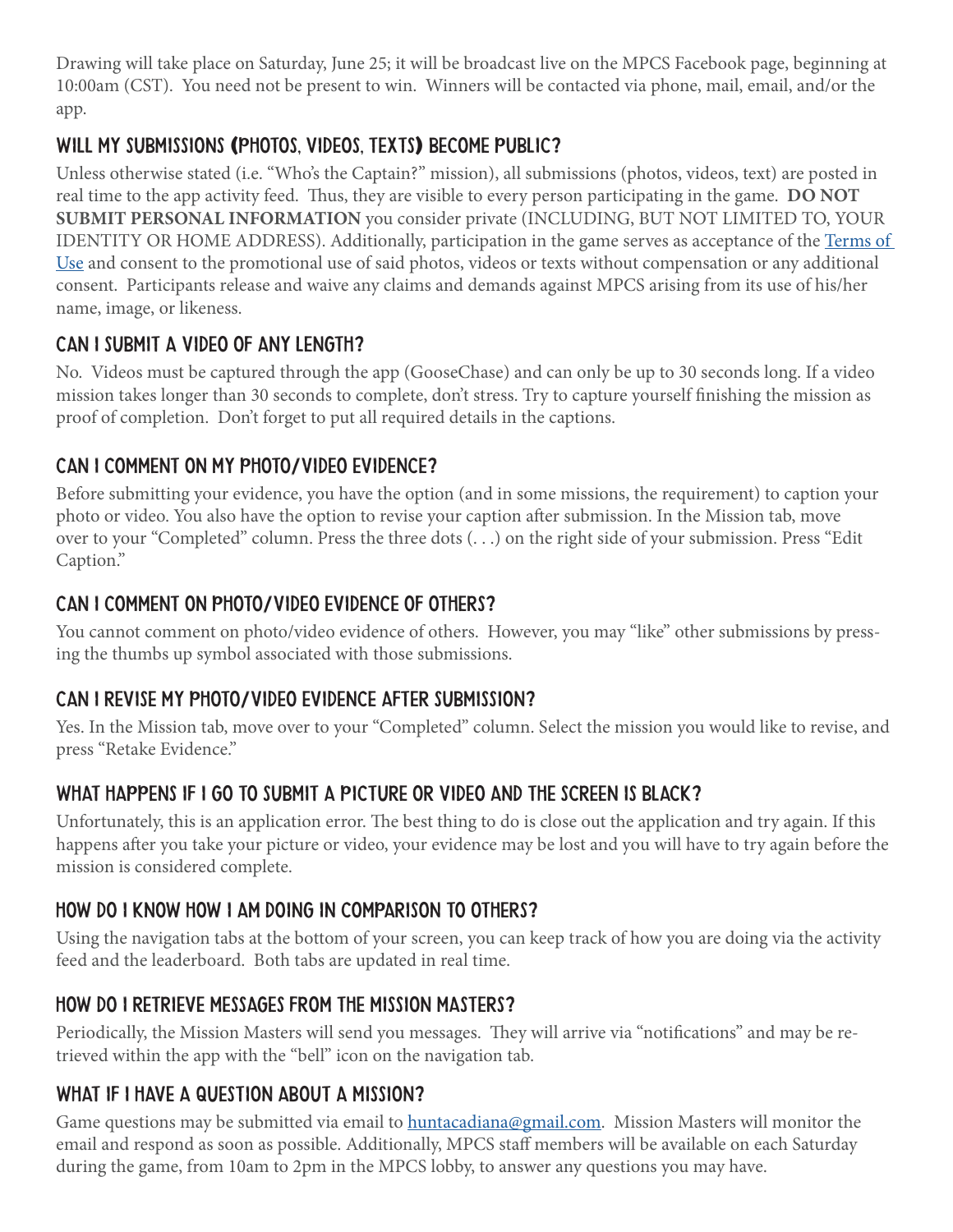# Does it cost to play?

It does not cost to play Games Across Acadiana. The application software (GooseChase) is free to download any time and the game will be available for free play June 3 (8:00am) through June 19 (4:00pm).

#### WHAT ARE MY CHANCES OF WINNING?

A random drawing will be held on June 25 at 10:00am. Fifty-one (51) prizes will be awarded. Your chances of winning depend on the total number of qualified entries.

#### Are there other ways to enter the drawing?

Earning points is not the only way to obtain entries. Additional entries may be purchased for \$20 each at shopmilesperret.com or call 337.984.1920. Raffle tickets will be available for purchase beginning Monday, May 9, 2022 at 8:00am (CST) and ending Sunday, June 19, 2022 at 11:59pm (CST).

#### WHY ARE SOME SUBMISSIONS IN THE FEED HIDDEN?

From 8:00pm through 8:00am, the activity feed will be hidden from view. During those hours, you can continue to perform missions and submit evidence. Points will be awarded immediately, however, the submissions will not be reviewed for accuracy until the morning. When the feed goes "live" again at 8:00am, all submissions, including those submitted overnight, will become visible again in the activity feed.

#### CAn MPCS Remove a submission?

While MPCS does monitor the feed, it is important to know that the feed occurs in real time. MPCS cannot review the submissions prior to them becoming part of the feed; thus, be mindful that other teams could submit content you may feel is offensive, indecent, objectionable, or inappropriate for viewing. MPCS has the ability to remove such content and does so when warranted. MPCS reserves the right to remove any submission it, in its sole discretion, deems objectionable. Should you have concerns about a particular submission, please contact us as huntacadiana@gmail.com.

## Are there ways to get bonus points?

An entry into the prize drawing will be awarded for each 10,000 points earned. There are a few ways to boost your scores with bonus points:

- Color Your World This mission requires a photo be taken of a jar filled with crayons. The jar is located in the MPCS lobby. When you submit the photograph, add a caption to your submission guessing how many crayons are in the jar. The team(s) coming closest to the correct number (without going over) will be awarded 10,000 bonus points! Points will be awarded after the close of the game.
- Change for Miles Earn 10,000 bonus points for each full Change for Miles bottle returned to MPCS before June 18, 2:00pm. Empty bottles may be found in the MPCS lobby. *Note:* Extra points are not awarded immediately; they will be added to your totals within 24 hours of submission.
- Double Points Days —When completing certain missions on their assigned "double points" days, the values for those missions will double. Don't worry; if you have already completed that mission you can redo the submission on the Double Points Day and receive the extra points. *Note:* Extra points are not awarded immediately; they will be added to your totals within 24 hours of submission. 2022 Double Points Days are as follows:
	- Sunday, June 5<sup>th</sup>: Hail, Caesar!
	- Thursday, June 7<sup>th</sup>: Head Games
	- $\blacksquare$  Thursday, June 9<sup>th</sup>: Connectivity
	- Monday, June 13<sup>th</sup>: Sounds of Summer
	- Thursday, June 16th: Touch and Go